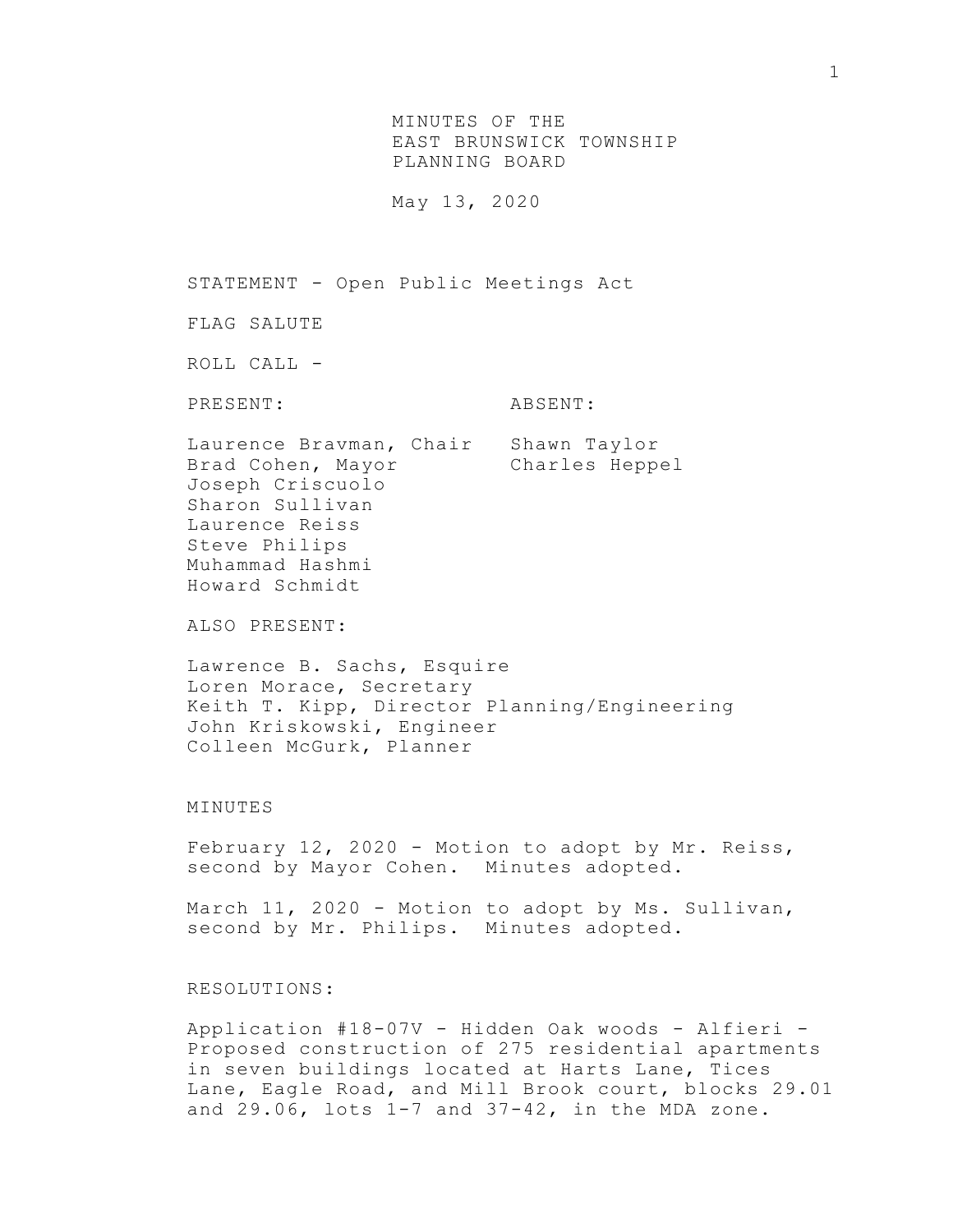| $\mathbf 1$    | Motion to approve by Mr. Schmidt, second by Mr.<br>Hashmi. Resolution approved.                                                                             |
|----------------|-------------------------------------------------------------------------------------------------------------------------------------------------------------|
| $\overline{2}$ |                                                                                                                                                             |
| 3              | Application #19-16 - Calvary Korean United Methodist<br>Church - Proposed parking lot expansion at 570<br>Ryders Lane, block 87, lot 3.14, in the R-2 zone. |
| 4              | Motion to approve by Mr. Reiss, second by Mr.<br>Criscuolo. Resolution approved.                                                                            |
| 5              |                                                                                                                                                             |
| 6              | Application #20-01 - Cotters 5, LLC - Proposed<br>60,170-square-foot office/warehouse located at 5<br>Cotters Lane, block 29.04, lot 2, in the PI zone.     |
| 7              | Motion to approve by Mr. Philips, second by Mr. Mr.<br>Reiss. Resolution approved.                                                                          |
| $8\,$          |                                                                                                                                                             |
| $\mathcal{G}$  | ADJOURNMENT                                                                                                                                                 |
| 10             | Motion to adjourn by Mr. Criscuolo, second by Mr.<br>Schmidt. Meeting adjourned. Next meeting is May                                                        |
| 11             | 27, 2020.                                                                                                                                                   |
| 12             |                                                                                                                                                             |
| 13             | THE CHAIRMAN: This is the May 13, 2020,                                                                                                                     |
| 14             | East Brunswick Township Planning Board meeting.<br>In<br>accordance with the Open Public Meeting Law, on                                                    |
| 15             | December 17, 2019, notice of this meeting stating<br>the date, time, and location was sent to the Home                                                      |
| 16             | News Tribune, filed with the township clerk, and<br>posted on the bulletin board in the lobby of the                                                        |
| 17             | municipal building. A copy of this notice will be<br>incorporated in the minutes of this meeting.<br>The                                                    |
| 18             | Chair reserves the right to call any application in<br>an order different from that appearing on the                                                        |
| 19             | On each application, the Chair will give<br>agenda.<br>the public an opportunity to comment.                                                                |
| 20             | The planning board will entertain no new<br>business after 10 p.m. and will close all                                                                       |
| 21             | proceedings at 10:30 p.m.<br>The township is using the telephone                                                                                            |
| 22             | meeting format in an effort to mitigate the chance<br>of exposure to COVID-19 as part of the township's                                                     |
| 23             | ongoing effort to slow the rate of transmission and<br>avoid overwhelming our treatment centers.<br>The                                                     |
| 24             | dial-in information and final agenda have been                                                                                                              |
| 25             | posted on the township web site and are posted on<br>EBTV for members of the public. Members of the<br>public can call in with the number provided if they  |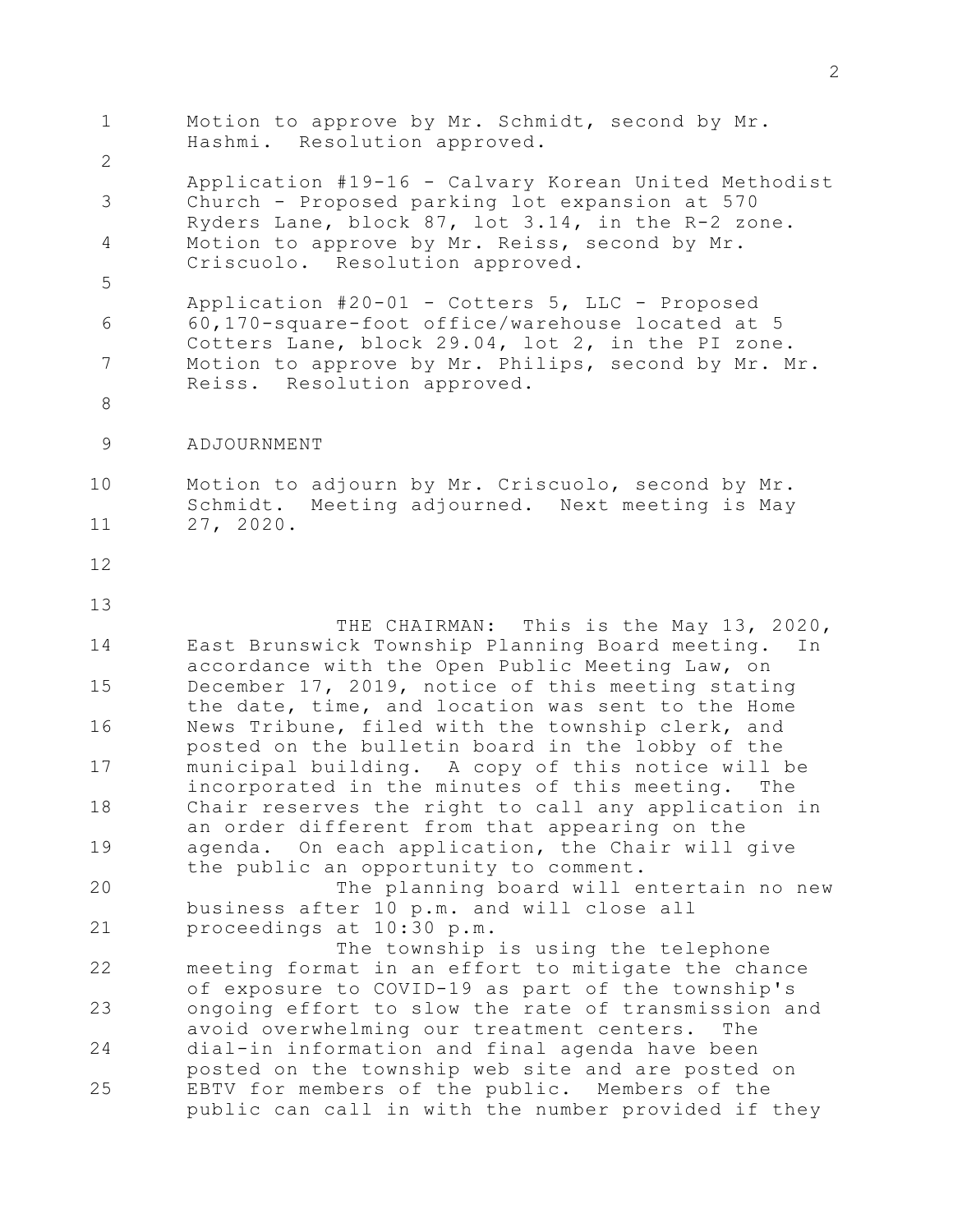1 2 3 4 5 6 7 8 9 10 11 12 13 14 15 16 17 18 19 20 21 22 23 24 25 have any questions for the planning board members. Please do not call until the public portion of the meeting has been opened. You will have 3 minutes to speak. Should you have any further comments or questions, the planning and engineering office is always available by e-mail and phone. Each member of the public shall only have one opportunity to speak during the public portion. Thank you in advance for your patience as we implement this new technology to continue to move the township forward during this health emergency. Also, I would like to thank everyone in their adaptability and participation in East Brunswick Township's first virtual planning board meeting and in light of Chairman Taylor's unavailability this evening my first chairing of a planning board meeting. The COVID-19 situation has resulted in severe disruption to all aspects of our daily lives. Proceeding with the meeting remotely furthers the efforts to meet Governor Murphy's executive orders, the various governmental directives, the stay-at-home orders, the physical distancing requirements, and allows access to this board and permits this board to proceed with its municipal functions during the present health crisis. I'd like to begin with the pledge of allegiance, please, if everyone will please rise. (Flag salute) THE CHAIRMAN: There we go. All right, and welcome everyone. If, Loren, if you please call the roll. MS. MORACE: Sure. Mr. Schmidt. MR. SCHMIDT: Yes, here. MS. MORACE: Mr. Hashmi. MR. HASHMI: Here. MS. MORACE: Mr. Philips. MR. PHILIPS: Here. MS. MORACE: Mr. Reiss. MR. REISS: Here. MS. MORACE: Mr. Criscuolo. MR. CRISCUOLO: Here. MS. MORACE: Councilwoman Sullivan. MS. SULLIVAN: Here. MS. MORACE: Mr. Heppel. Mr. Bravman. THE CHAIRMAN: Here. MS. MORACE: Mayor Cohen. MAYOR COHEN: Here. MS. MORACE: Chairman Taylor. THE CHAIRMAN: Thank you. The first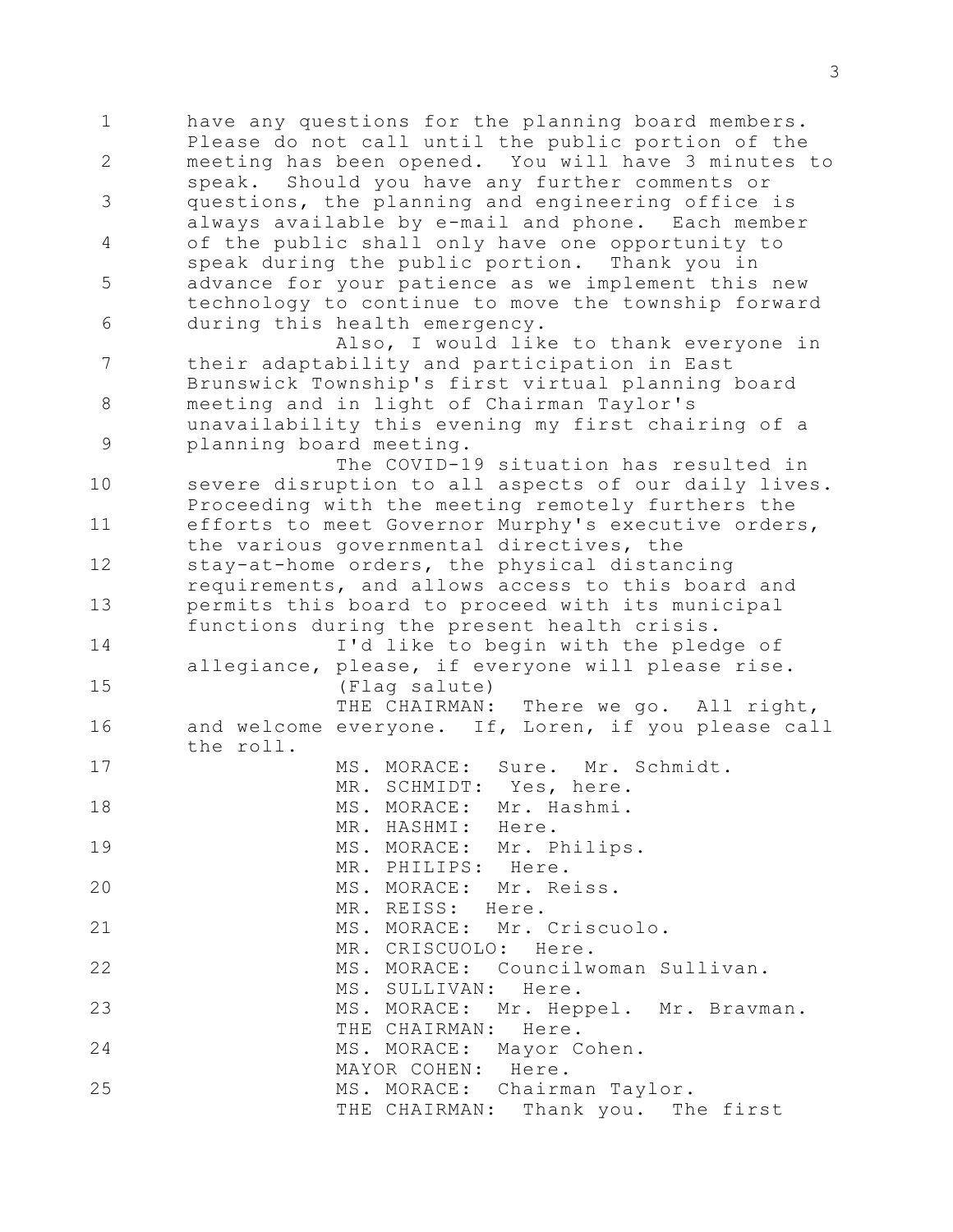1 2 3 4 5 6 7 8 9 10 11 12 13 14 15 16 17 18 19 20 21 22 23 24 25 item on our agenda for this evening are minutes, and these are the transcribed versions of past meetings. The minutes have previously been provided to all of us for review, and we approve them by voice vote. The first is the February 12, 2020, meeting. What is the board's pleasure with the minutes from February 12? MR. REISS: Motion to adopt. MS. MORACE: Who motioned first? THE CHAIRMAN: Mr. Reiss motioned. And who second? MAYOR COHEN: I'll second. THE CHAIRMAN: Mayor Cohen second. Are there any questions, comments, corrections, or additions with regard to the minutes from February 12? Seeing none, all those in favor signify by saying aye. Any nays? Any abstentions? The minutes are adopted. The next set of minutes is from March 11, 2020. What is the board's pleasure with these minutes? MS. SULLIVAN: So moved. MR. PHILIPS: I'll second. THE CHAIRMAN: Moved by Councilwoman Sullivan, second by Mr. Reiss. MR. PHILIPS: Philips, but okay. THE CHAIRMAN: I'm sorry, Mr. Philips. MR. PHILIPS: Yeah. THE CHAIRMAN: Second by Mr. Philips. Are there any comments, corrections, or additions with regard to the minutes from March 11, 2020? Seeing none, all those in favor signify by saying aye. Any nays? Any abstentions? Those minutes are adopted. The next set of items on the agenda are the resolutions for adoption this evening. The resolutions serve as formal written memorialization of this board's actions on previously heard applications. First resolution is application 18-07V, Hidden Oak Woods - Alfieri, which is a proposed construction of 275 residential apartments in seven buildings located at Harts Lane, Tices Lane, Eagle Road, and Mill Brook Court, blocks 29.01 and 29.06, lots 1 through 7 and 37 through 42 in the MDA zone. Mr. Sachs, is this resolution in order for us to vote on this evening? MR. SACHS: Yes, it is, Mr. Chairman. If you'll just indulge me for a few minutes, let me just give a little bit of history because I know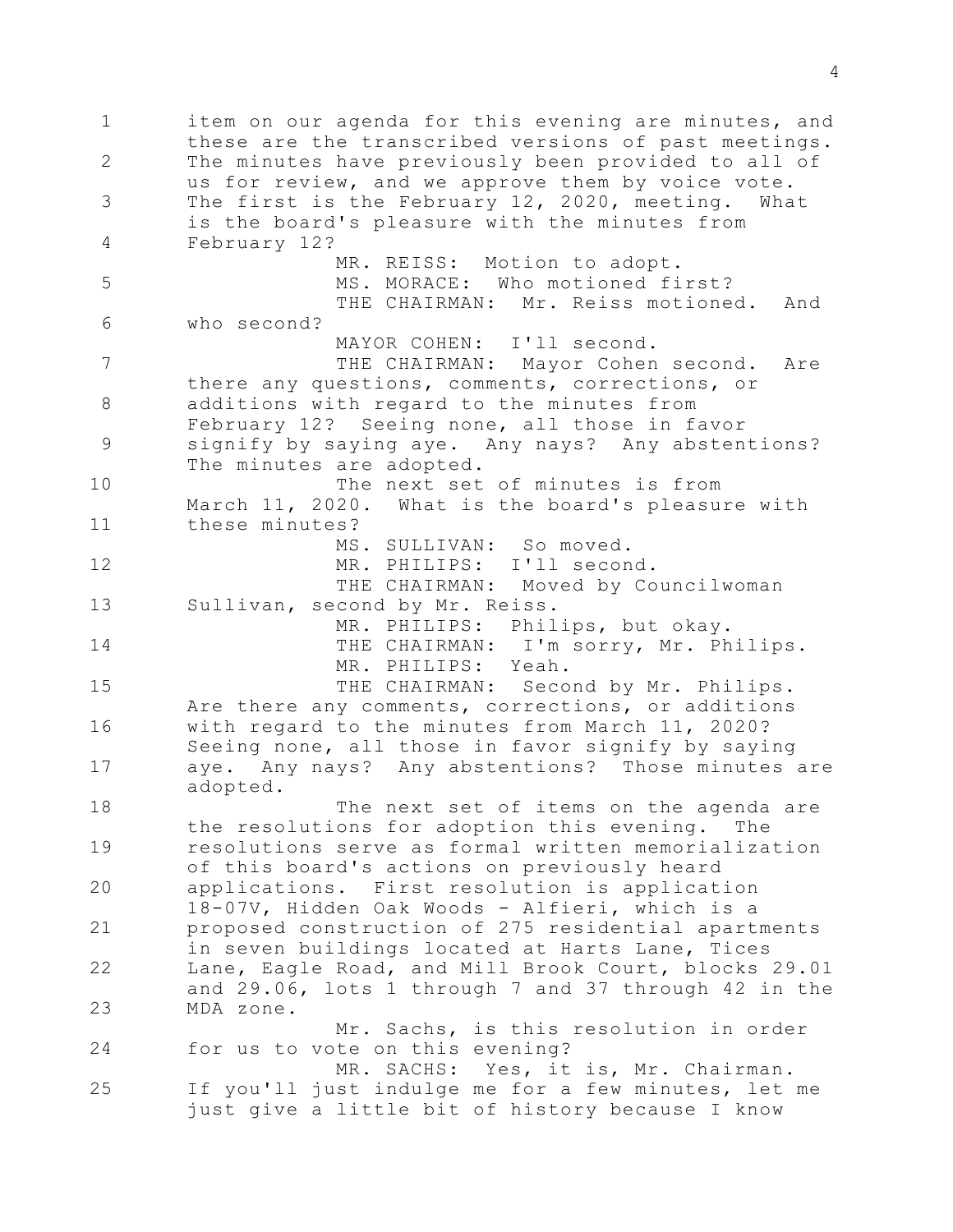1 there may be some members of the public listening, as well.

2 3 4 5 6 7 8 9 10 This application was heard in 2018 and 19, and on February 13 of 2019, this board unanimously denied this particular application. It resulted in a lawsuit that was filed in 2019, and the matter was actually tried before the honorable Thomas Daniel McCloskey on November 1 of 2019. On February 24, 2020, Judge McCloskey issued a rather lengthy written decision and order for judgment on that complaint filed by the applicant and ruled in favor of the applicant and reversed and vacated the board resolution, which, by the way, was adopted on April 24, 2019. As well, that February 24, 2020, court order mandated the board to approve this application on a limited remand, to adopt whatever agreed-upon conditions were on the record during the course of the several hearings, and to also adopt any reasonable board conditions that the township felt necessary.

11 12 13 14 15 16 So what you have in front of you this evening is the work product of the last several weeks of the resolution that this board has to adopt. I will indicate to the board -- by the way, there's three changes, which I do want to read in, but I will indicate that this particular resolution has been reviewed by the special master, Beth McManus, and we had actually as late as today a conference call between Miss McManus; myself; Mr. Baker, the township attorney; and Mr. Petrino, who represents the applicant, and this is the result of those discussions.

17 18 19 20 21 22 There are three changes that I just want to add in here, and they're just minor changes. On page 12 in paragraph 12, it states: "Any and all other conditions of approval voluntarily offered by the applicant at any point on the record during the public hearings referenced herein, which shall be confirmed by the township professional staff." I'm just going to add: "And provided to the applicant in writing within 30 days of the date of memorialization of this resolution." So that's one change.

23 24 25 The second change is on page 16 in paragraph 6. It states: "All off-site traffic issues have been satisfied with the submission of concept 2A as referenced herein. The applicant agreed to comply with paragraph 6J, L, M, and N, which pertain to on-site traffic issues." We're going to add at the end of that paragraph: "With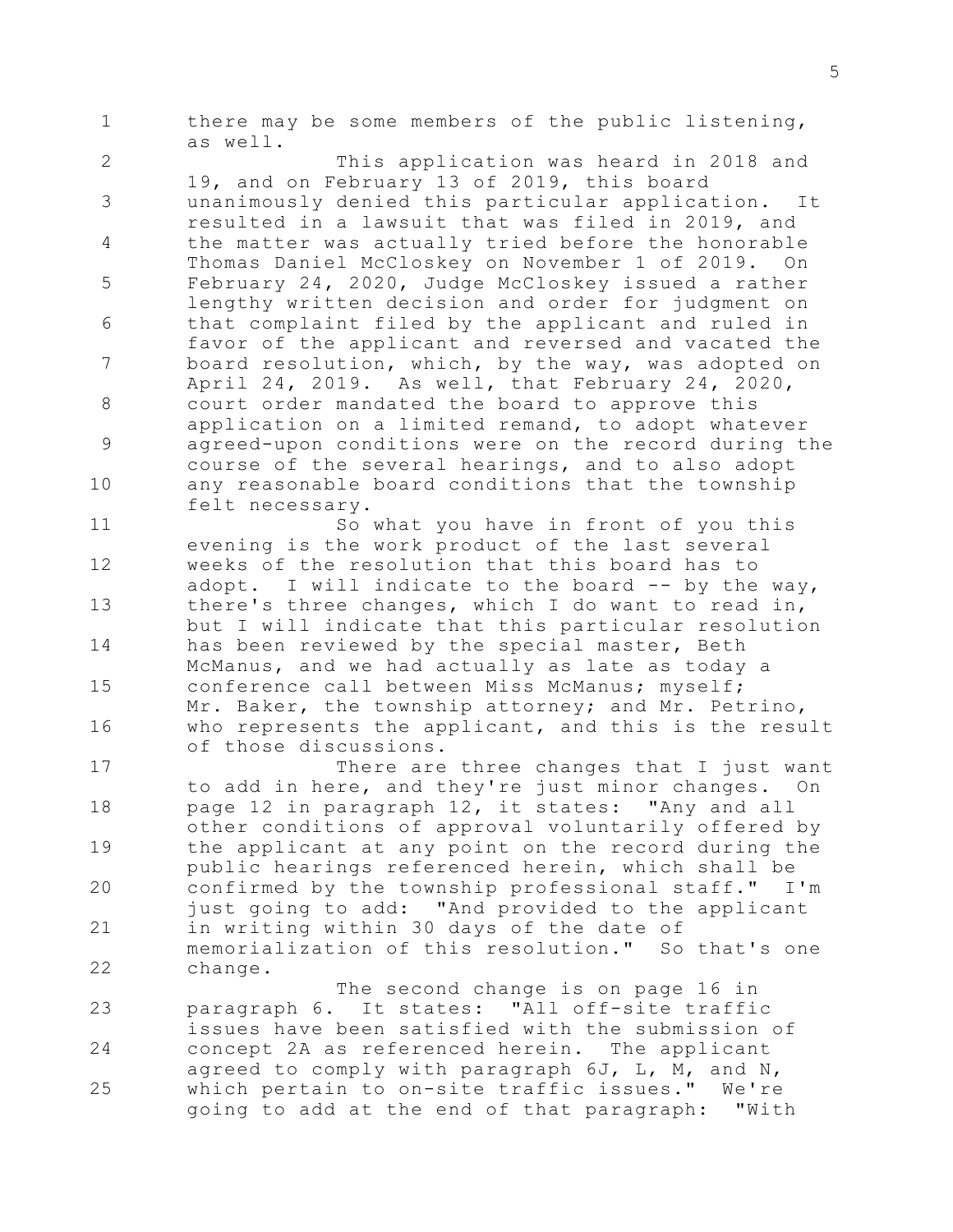1 2 3 4 5 6 7 8 9 10 11 12 13 14 15 16 17 18 19 20 21 22 23 24 25 regard to paragraph 6K, the applicant will provide sight triangles or alternative traffic improvements as set forth by its professionals in the record to the satisfaction of our professional staff." And just for the -- just for our record, I did speak with Mr. Kriskowski about this, and he was comfortable with that language. And then lastly, going to page 19, I'm going to add the same language in paragraph 1 at the conclusion where it says: "All agency recommendations shall be confirmed by the township professional staff and provided in writing to the applicant within 30 days of the date of memorialization of this resolution." So other than that, the resolution is in proper form. I know that the board denied this application. I know the sentiment of the board because I sat through all the hearings, and I've sat through subsequent discussions we've had about this, but we are under a court order to adopt a resolution. We're under a court order to adopt it this evening, and so thank God from -- our IT experts were able to coordinate this meeting this evening, and that's  $-$  I'm very happy about that, but this resolution does need to be adopted. I know how everybody may feel about it personally, but it is a court mandate at this point. I want to add two other things, as well, and I think I mentioned this to you when we all last gathered in March before the pandemic occurred, that the township and the planning board were planning on filing appeals of Judge McCloskey's decision. That has occurred. Both the planning board and the township have both filed an appeal of Judge McCloskey's order, and that's pending appeal. It's obviously going to take some time to sort through the Appellate Division. Secondly, I know that Mr. Baker, the township attorney, is planning on filing a motion for a stay order on this particular project, and that will probably be held in due course, so maybe by the next time we convene, I'll be able to report back on that. I've work hard with Mike Baker on this. I've worked hard with John Kriskowski on the language, and Keith as well, and this really is a resolution that is in compliance with the court order, but we've added the normal board conditions on here that protect the interests of the township.

So as Mike mentioned to me maybe a half hour ago, this is not the time for civil disobedience. You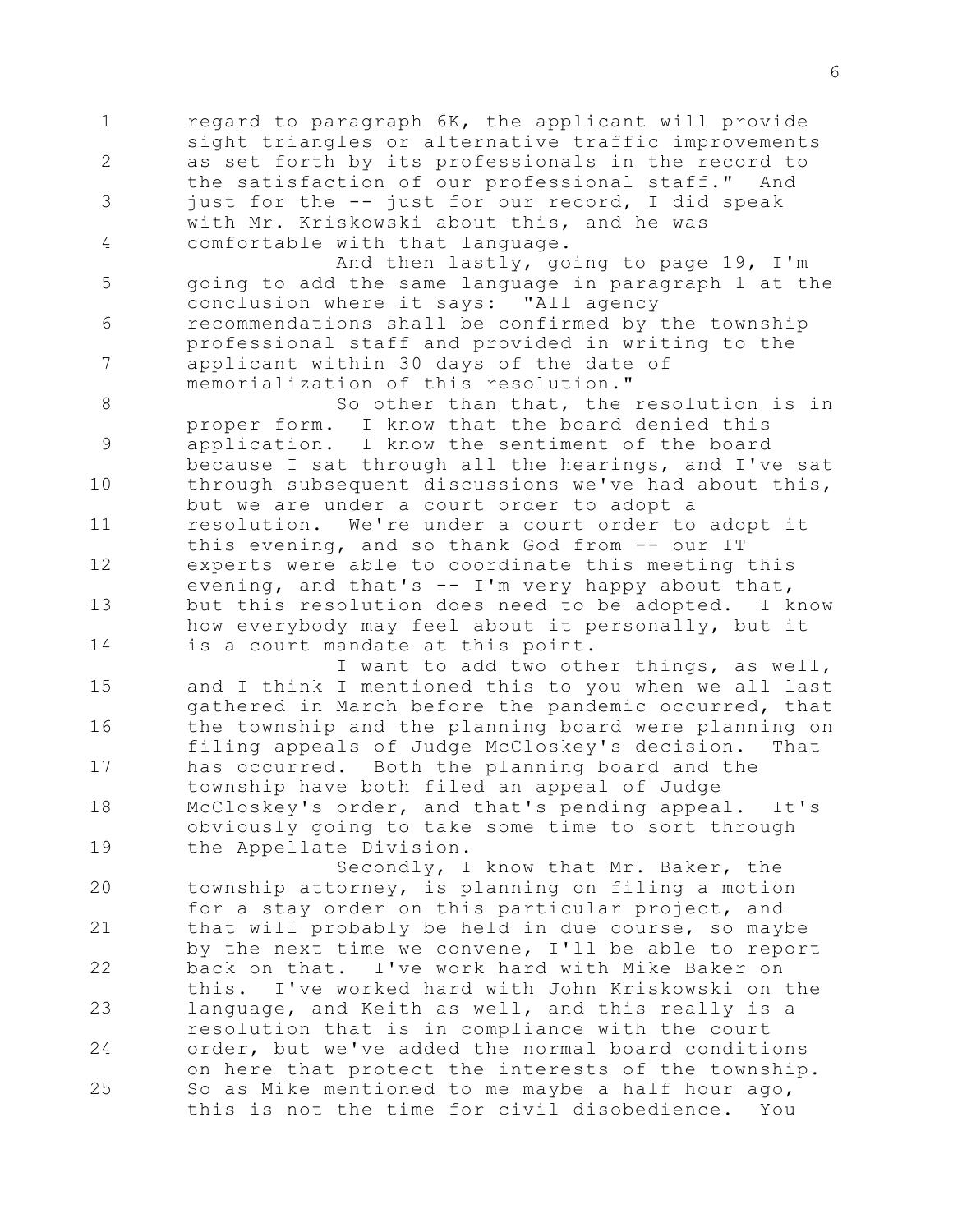1 2 3 4 5 6 7 8 9 10 11 12 13 14 15 16 17 18 19 20 21 22 23 24 25 know, there's a time and place for that, but I would not suggest that it's this evening. So at this point, Mr. Chairman, if someone wants to make a motion -- and it would be only from the eligible voters -- to approve and then a second, and then you can vote on it. MS. MORACE: The eligible voters are Mr. Schmidt, Mr. Hashmi, Mr. Philips, Mr. Criscuolo, and that's it. Mr. Heppel wasn't able to join. THE CHAIRMAN: And, Loren, am I eligible? MS. MORACE: No. THE CHAIRMAN: Okay. MS. MORACE: You had missed the last meeting, and you also didn't vote on the prior resolution, as well. THE CHAIRMAN: Okay. So the resolution as presented and as modified by Mr. Sachs, like a motion to approve. MR. SCHMIDT: Yeah, I reluctantly move to approve the resolution. THE CHAIRMAN: So it's moved by Mr. Schmidt. Do I have a second? MR. HASHMI: I'll second. It's Mohammed. THE CHAIRMAN: Okay. Is there any other questions, comments, or discussions with regard to this resolution? Seeing none, Loren, please call roll of those eligible to vote. MS. MORACE: Mr. Schmidt. MR. SCHMIDT: Yes. MS. MORACE: Mr. Hashmi. MR. HASHMI: Yes. MS. MORACE: Mr. Philips. MR. PHILIPS: Yes. MS. MORACE: Mr. Criscuolo. Joe, unmute yourself. MR. CRISCUOLO: Yes. MR. SACHS: Okay. MS. MORACE: Thank you. THE CHAIRMAN: The resolution --MR. SACHS: Is adopted. THE CHAIRMAN: Is adopted. The next resolution we have on the agenda is application 19-16, Calvary Korean United Methodist Church. It's a proposed parking lot expansion at 570 Ryders Lane, block 87, lot 3.14, in the R-2 zone. Mr. Sachs, is this resolution in order for us to vote this evening?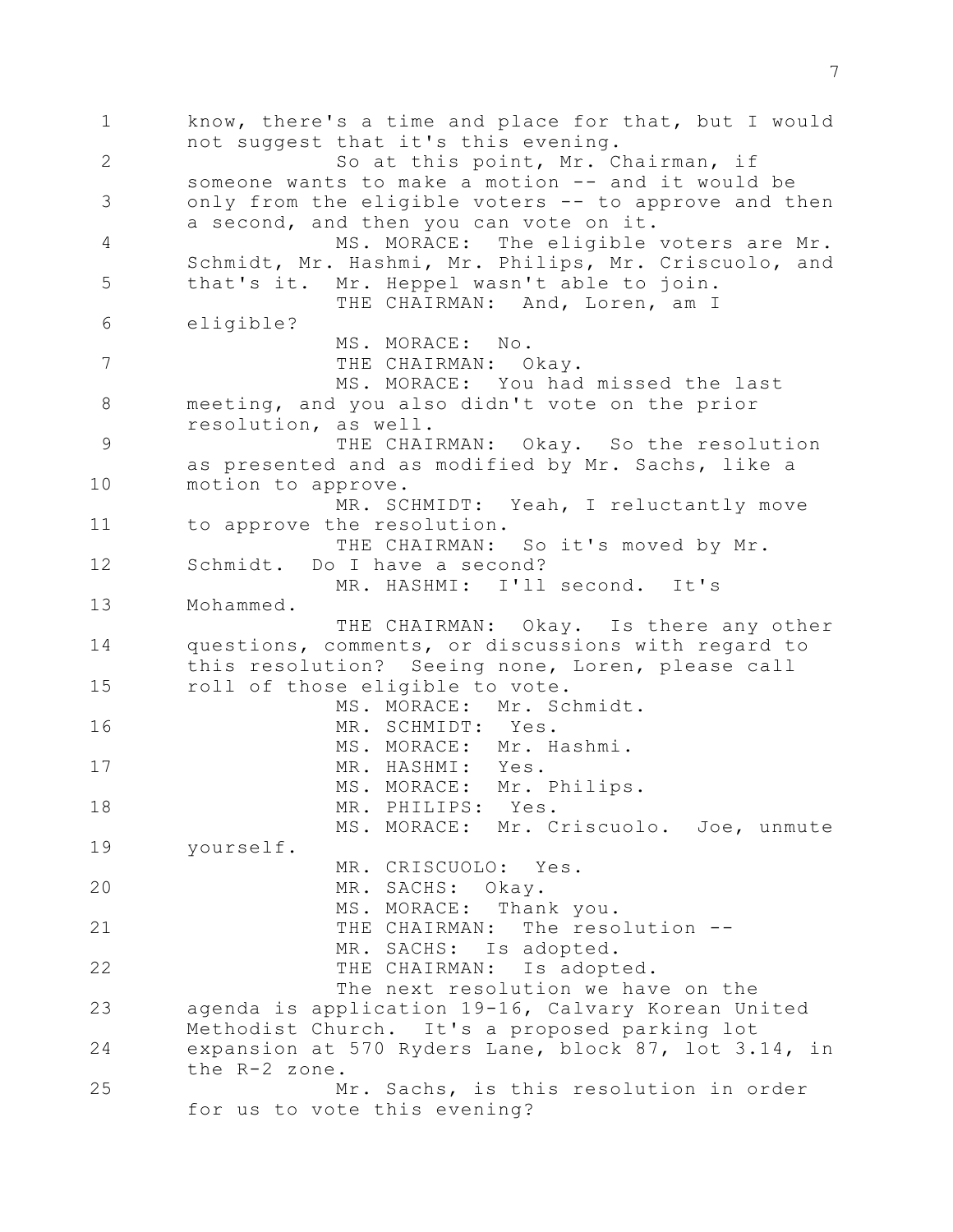1 2 3 4 5 6 7 8 9 10 11 12 13 14 15 16 17 18 19 20 21 22 23 24 25 MR. SACHS: Yes, it is, Mr. Chairman, and you don't need a lengthy dissertation from me on this one. MS. MORACE: All members are eligible to vote on this resolution. THE CHAIRMAN: Thank you, Loren. MR. REISS: Make a motion to approve. THE CHAIRMAN: Mr. Reiss motioned. Is there a second? MR. CRISCUOLO: Second. THE CHAIRMAN: Mr. Criscuolo second. Are there any other questions, comments, or discussions with regard to this resolution? Seeing none, Loren, please call the vote. MS. MORACE: Mr. Schmidt. MR. SCHMIDT: Yes. MS. MORACE: Mr. Hashmi. MR. HASHMI: Yes. MS. MORACE: Mr. Philips. MR. PHILIPS: Yes. MS. MORACE: Mr. Reiss. MR. REISS: Yes. MS. MORACE: Mr. Criscuolo. MR. CRISCUOLO: Yes. MS. MORACE: Councilwoman Sullivan. MS. SULLIVAN: Yes. MS. MORACE: Mr. Bravman. THE CHAIRMAN: Yes. MS. MORACE: Mayor Cohen. MAYOR COHEN: Yes. THE CHAIRMAN: Resolution is adopted. The final resolution this evening is application 20-01, Cotters 5, LLC, proposed 60,100-square-foot office/warehouse located at 5 Cotters Lane, block 29.04, lot 2, in the PI zone. Mr. Sachs, is this resolution in order for us to vote this evening? MR. SACHS: Yes, it is, Mr. Chairman. THE CHAIRMAN: What is the board's pleasure with regard to this resolution? MR. PHILIPS: I'll move it. THE CHAIRMAN: I'm sorry, I didn't --Mr. Philips? MR. PHILIPS: Yes. THE CHAIRMAN: Mr. Philips moved. MR. REISS: Second. THE CHAIRMAN: Second by Mr. Reiss. Is there any other questions, comments, or discussions with regard to this resolution? Seeing none, Loren, please call the roll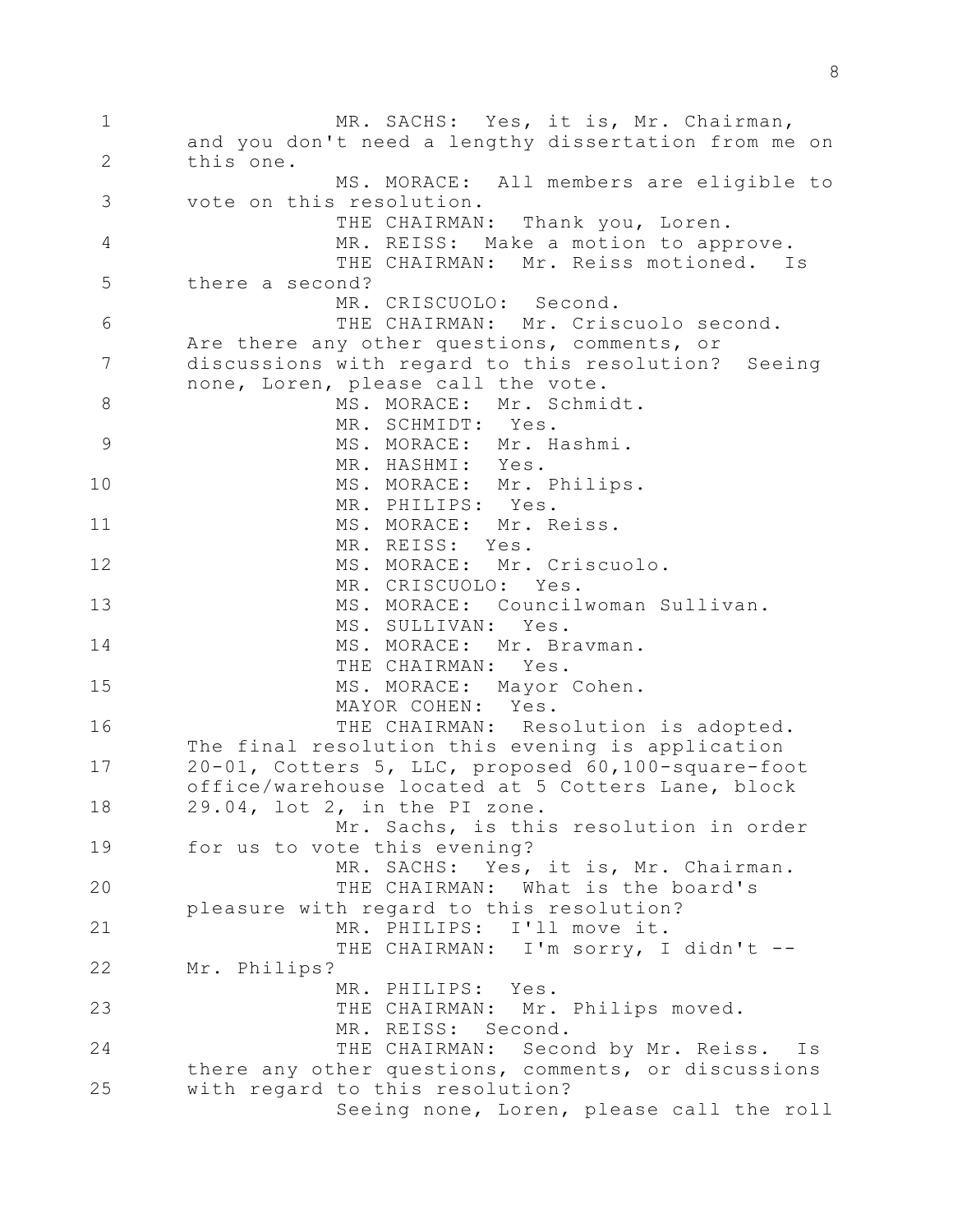| $\mathbf 1$    | of those eligible to vote.                                                       |
|----------------|----------------------------------------------------------------------------------|
|                | MS. MORACE: Mr. Schmidt.                                                         |
| $\mathbf{2}$   | MR. SCHMIDT: Yes.                                                                |
| 3              | MS. MORACE: Mr. Hashmi.<br>MR. HASHMI: Yes.                                      |
|                | MS. MORACE: Mr. Philips.                                                         |
| $\overline{4}$ | MR. PHILIPS: Yes.                                                                |
|                | MS. MORACE: Mr. Reiss.                                                           |
| 5              | MR. REISS: Yes.                                                                  |
|                | MS. MORACE: Mr. Criscuolo.                                                       |
| 6              | MR. CRISCUOLO: Yes.                                                              |
| 7              | MS. MORACE: Councilwoman Sullivan.                                               |
|                | MS. SULLIVAN: Yes.<br>MS. MORACE: Mr. Bravman.                                   |
| 8              | THE CHAIRMAN: Yes.                                                               |
|                | MS. MORACE: Mayor Cohen.                                                         |
| $\mathcal{G}$  | MAYOR COHEN: Yes.                                                                |
|                | THE CHAIRMAN: Okay. This brings us to                                            |
| 10             | the end of our agenda for this evening. If there is                              |
|                | any member of the public who wishes to call in to be                             |
| 11             | heard on any item from our agenda this evening, we                               |
|                | ask that you dial in on the phone now. We'll give a                              |
| 12             | minute or so to see if any calls come in.<br>I guess, Loren, you're the one that |
| 13             | would be receiving them so you can let us know if                                |
|                | anyone calls in, please.                                                         |
| 14             | MS. MORACE: Yes, I'll let you know if                                            |
|                | anybody calls in.                                                                |
| 15             | MR. CRISCUOLO: There is about a 90                                               |
|                | second delay as it goes out on the TV network so                                 |
| 16             | you're going to have to allow a little bit of time.                              |
| 17             | THE CHAIRMAN: We'll give 90 seconds,<br>and then we'll move on.                  |
|                | MR. CRISCUOLO: Sounds fair.                                                      |
| 18             | MAYOR COHEN: You did a very good job                                             |
|                | with this first meeting, Larry.                                                  |
| 19             | MR. SACHS: I agree. Great job.                                                   |
|                | THE CHAIRMAN: I had a great leader for                                           |
| 20             | 17 or 18 years. I used to say Shawn was the dumbest                              |
|                | guy up there, but I'm showing him otherwise.                                     |
| 21             | MR. PHILIPS: Keith, can we get better                                            |
| 22             | lighting?<br>MR. KIPP: That's on an individual                                   |
|                | basis.                                                                           |
| 23             | MR. PHILIPS: It makes me look like I                                             |
|                | have no hair.                                                                    |
| 24             | MR. KIPP: I'm with you.                                                          |
|                | THE CHAIRMAN: You don't.                                                         |
| 25             | MR. KIPP: Larry Bravman, just to answer                                          |
|                | your question, I did have real time stats on who was                             |